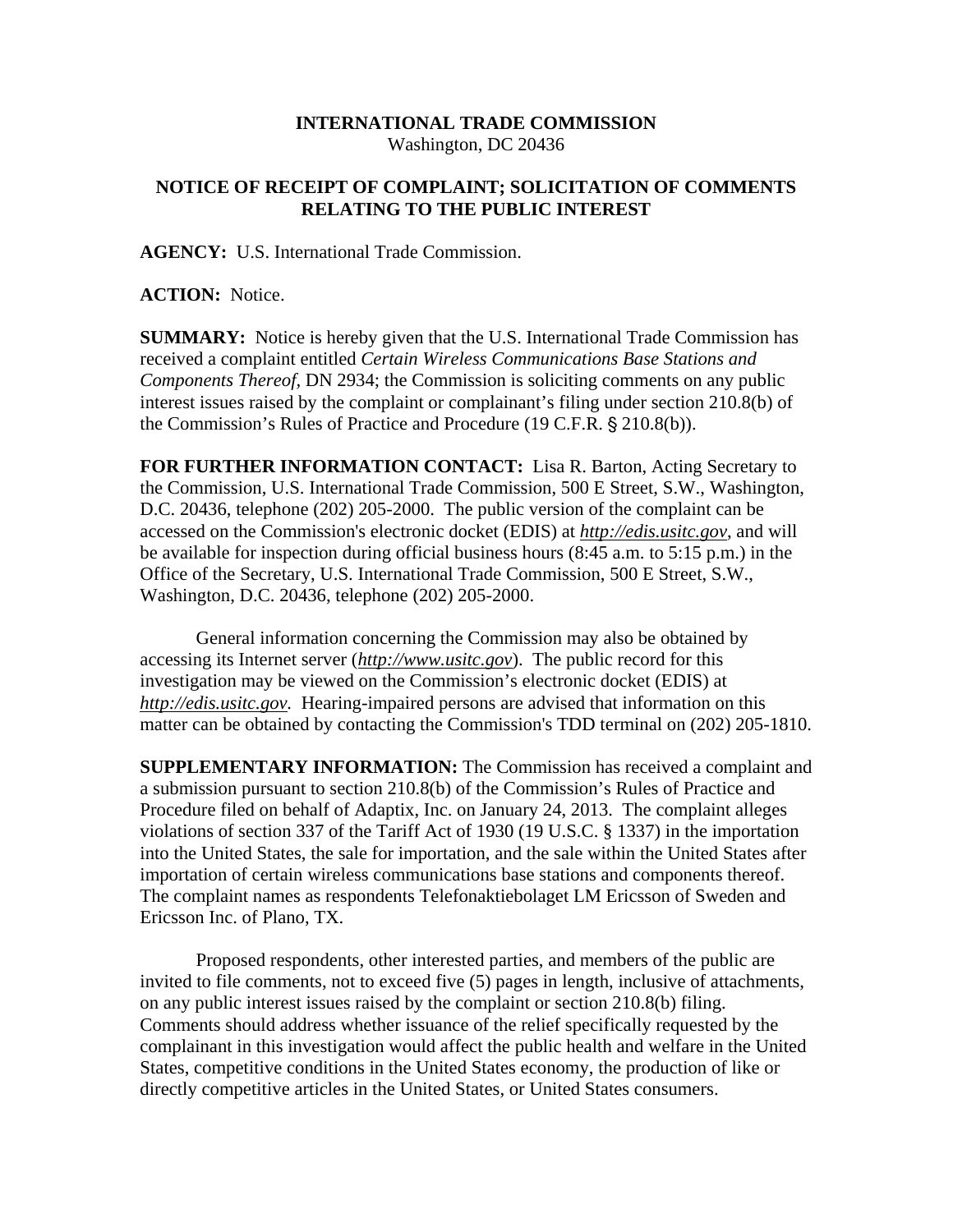In particular, the Commission is interested in comments that:

- (i) explain how the articles potentially subject to the requested remedial orders are used in the United States;
- (ii) identify any public health, safety, or welfare concerns in the United States relating to the requested remedial orders;
- (iii) identify like or directly competitive articles that complainant, its licensees, or third parties make in the United States which could replace the subject articles if they were to be excluded;
- (iv) indicate whether complainant, complainant's licensees, and/or third party suppliers have the capacity to replace the volume of articles potentially subject to the requested exclusion order and/or a cease and desist order within a commercially reasonable time; and
- (v) explain how the requested remedial orders would impact United States consumers.

Written submissions must be filed no later than by close of business, eight calendar days after the date of publication of this notice in the *Federal Register*. There will be further opportunities for comment on the public interest after the issuance of any final initial determination in this investigation.

Persons filing written submissions must file the original document electronically on or before the deadlines stated above and submit 8 true paper copies to the Office of the Secretary by noon the next day pursuant to section 210.4(f) of the Commission's Rules of Practice and Procedure (19 C.F.R. 210.4(f)). Submissions should refer to the docket number ("Docket No. 2934") in a prominent place on the cover page and/or the first page. (*See* Handbook for Electronic Filing Procedures, http://www.usitc.gov/secretary/fed\_reg\_notices/rules/handbook\_on\_electronic\_ filing.pdf). Persons with questions regarding filing should contact the Secretary (202-

205-2000).

Any person desiring to submit a document to the Commission in confidence must request confidential treatment. All such requests should be directed to the Secretary to the Commission and must include a full statement of the reasons why the Commission should grant such treatment. *See* 19 C.F.R. § 201.6. Documents for which confidential treatment by the Commission is properly sought will be treated accordingly. All nonconfidential written submissions will be available for public inspection at the Office of the Secretary and on EDIS.